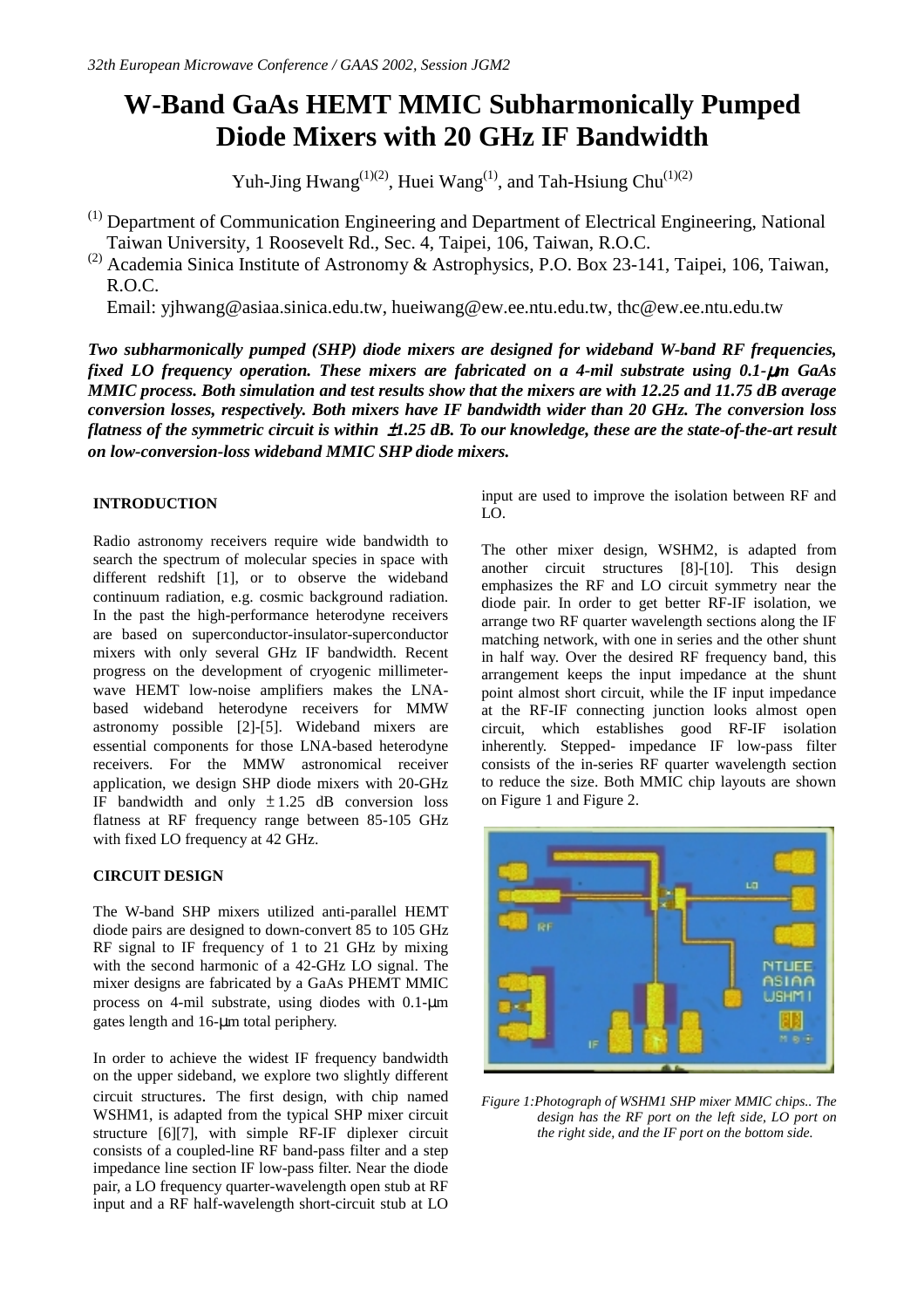

*Figure 2: Photograph of WSHM2 SHP mixer MMIC chips. Individual port orientations are the same as WSHM1.* 

# **CIRCUIT PERFORMANCE**

## **Simulation**

The SHP mixers are simulated using HP/EEsof harmonic balance analysis. The critical matching circuit structures, such as the RF parallel coupled line band-pass filter, four- and five-port junctions connected to the diode pars, and microstrip tees junctions were analyzed numerically using Sonnet EM-software to ensure reasonable accuracy.

The simulated conversion loss of the WSHM1 mixer over 85-102 GHz RF frequencies is about 12.5-17.5 dB with 7.0-dBm 42-GHz LO power. The simulation results for the WSHM2 mixer design show that the conversion loss is about 9 to 11 dB across 85-105 GHz, as a 7.0-dBm 42-GHz LO signal is pumped.

Simulation of the return loss gives about 5-11dB at RF input port over 85-105 GHz, 15-18 dB at LO port with 42-GHz frequency and better than 7 dB at IF port over 1-21 GHz, for both WSHM1 and WSHM2. Simulation data also shows that the triple-frequency LO to RF (3xLO-RF) isolation is 40 dB over 36-50 GHz, and with 7-8 dBm LO power the LO-IF and LO-RF isolations are about 20 to 25 dB and 36 dB, respectively.

#### **Conversion Loss Measurement**

The SHP conversion loss is measured with –17dBm RF input power provided by a W85104A test set of an Agilent 85106D vector network analyzer, which operated in CW single-frequency mode as an extended W-band synthesizer over 68-118 GHz. A Q-band power source composed by a WR-22 mechanically-tunable Gunn oscillator and waveguide attenuators is used to provide LO signal at 42 GHz, one of the calibrated variable attenuator is used to adjust the LO power to appropriate level. The IF output spectrum was examined by a spectrum analyzer to ensure the unwanted spurious output 10-15 dB lower than the IF signal, then measured the IF output power by a power sensor, through a

calibrated 0.01-20 GHz low-noise amplifier. Beyond 20GHz, the unwanted spurious output level become significant so the IF power is measured directly by spectrum analyzer. The conversion loss measured results, as shown on Figure 3 and Figure 4 below, are 9.8-12.0 dB for WSHM2 under a 7.0-dBm LO power and 10.6-14.3 dB for WSHM1 under 8.5-dBm LO power.





*Figure 3: Conversion loss of WSHM1 (a) and WSHM2 (b) SHP diode mixers. RF frequency range is 85 to 110 GHz. 42GHz LO pump level are with 8.5 dBm and 7.1 dBm, respectively.* 



*Figure 4: Relations between the LO power level and the measured conversion loss. RF frequency is set to 93 GHz and the LO frequency is fixed at 42 GHz.*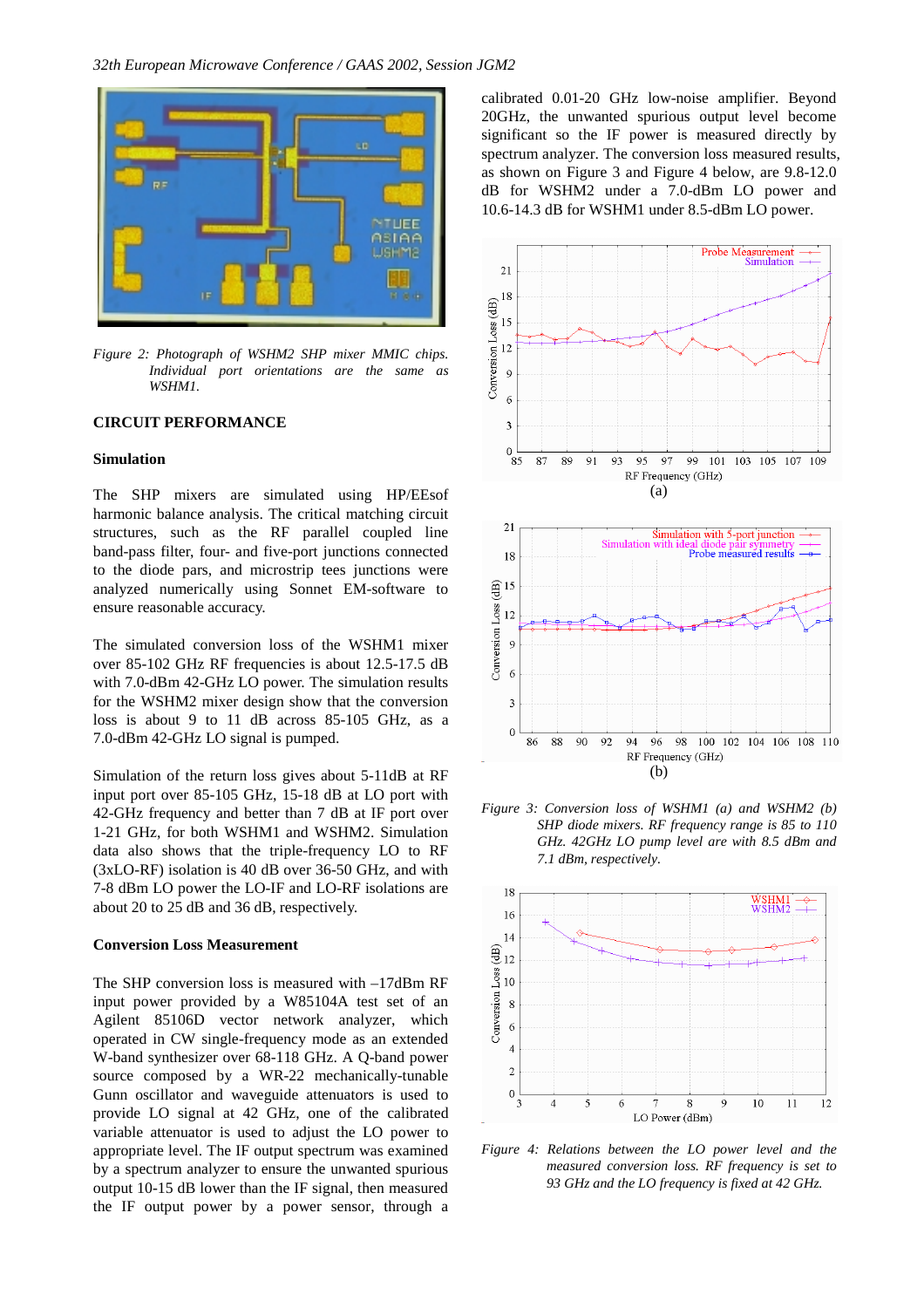# **Return Loss and Isolation Measurement**

The return losses of the RF, LO and IF ports are measured by a vector network analyzer with one-port calibration. The results are shown on Figure 5, Figure 6, and Figure 7.



*Figure 5: RF return loss measurement results.* 



*Figure 6: LO return loss measurement results. Please note that due to the low output power capability of VNA, the power pumped to the LO port is –23.8 dBm.* 



*Figure 7: IF return loss measurement results. RF is terminated with a WR-10 terminator through a GSG probe and the LO power level is 7.5 dBm.* 

LO-IF isolation is measured by both power meter at 42 GHz with sufficient LO input power and VNA through a medium power amplifier from 33 to 50 GHz, with RF port with WR-10 waveguide terminator through GSG probe. LO-RF isolation is measured at 33-50 GHz by VNA. Figure 8 shows the VNA measured results of LO IF and LO-RF isolation. The 3xLO-RF isolation is measured by WR-10 power sensor connected to RF port through GSG probe and IF port terminated. The results at 42-GHz LO frequency are 25 dB for WSHM1 and 27 dB for WSHM2, respectively.



*Figure 8: Measured transmission coefficients of (a) LO to IF port and (b) LO to RF port. Both were done by VNA, with LO power level at about 1.4 dBm.* 

### **Circuit Performance Summary**

The performance of these two SHP diode mixers, in comparison between simulation and measurement results, is listed in Table 1. From the results one can find that the comprehensive RF-IF diplexer with better isolation can improve the mixer conversion loss about 0.8 dB.

## **CONCLUSION**

The design and test of W-band broadband SHP MMIC diode mixers using 0.1-µm GaAs PHEMT process is presented. The measured down-conversion loss shows a good performance with IF frequency wider than 20GHz.

### **ACKNOWLEDGMENT**

This work is supported by Ministry of Education under